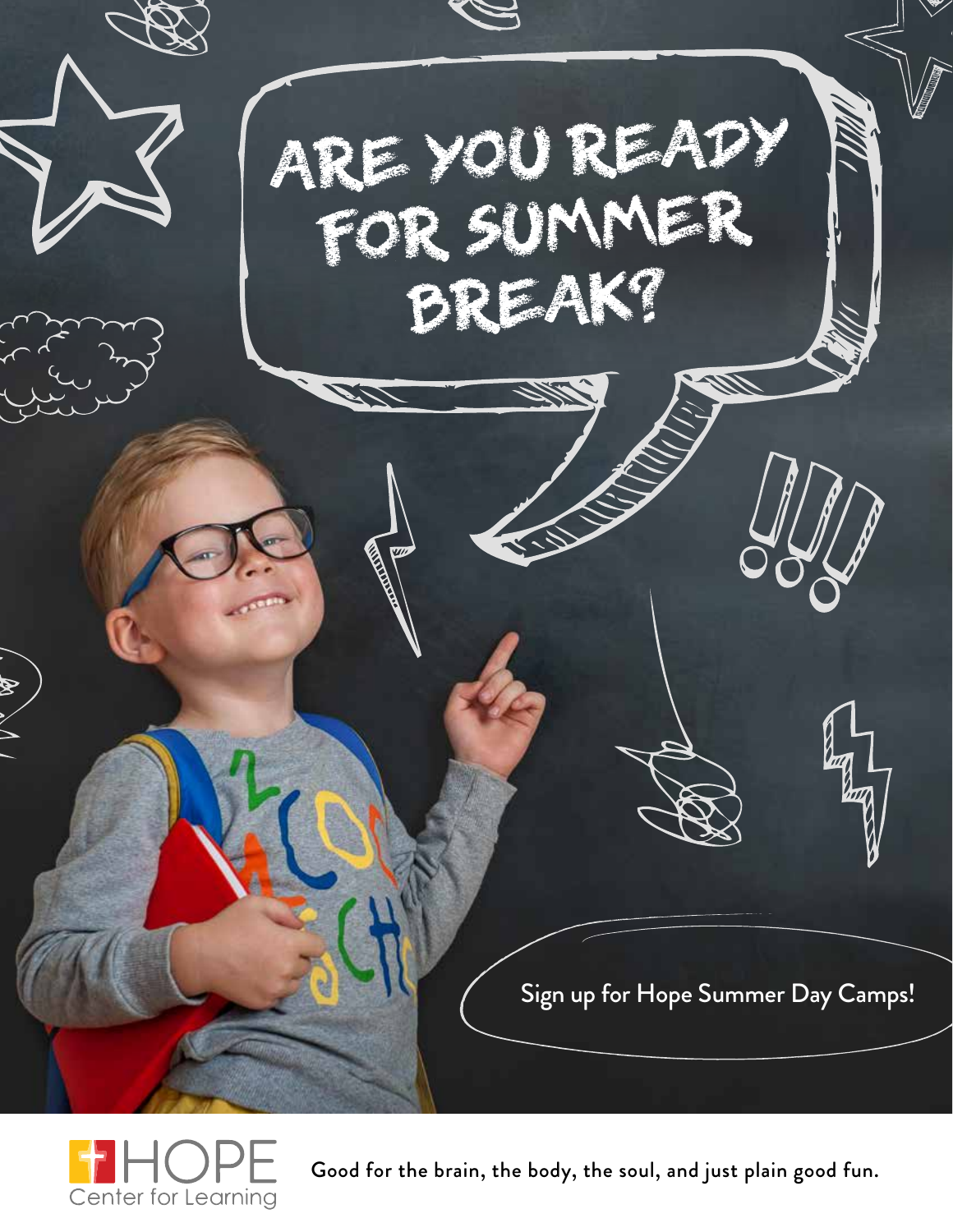# **SUMMER AT HOPE**

Registration is open to children who have completed Kindergarten through 5th grade. Each week is limited to 40 participants at North Campus and 40 participants at South Campus.

# **DEAR PARENTS,**

We are excited to partner with you as you seek out ways to invest in your child's future, especially over the summer. Since 1999, Hope Lutheran Church has provided summer day camp programs that focus on our mission "to encourage all people to know the love of Christ."

At Hope Center for Learning, we know it is vital that children are engaged in a wide variety of activities to enhance each child's unique social, emotional, physical, cognitive, and spiritual development. Our well-trained staff encourage every child to explore, while creating fun and exciting memories that can be lifetime childhood investments. Learning never stops and the fun never ends at a Hope Center for Learning Summer Day Camp! Enroll your child today! It is a guaranteed investment in your child's future!

# Jackie Berndt l Director

### Hours: 7:00am-5:30pm

| 7:00-9:00am     | Free Play<br>Breakfast Served Until 8:30                                                       |
|-----------------|------------------------------------------------------------------------------------------------|
| 8:00-8:30am     | <b>Breakfast</b>                                                                               |
| 9:00-9:45am     | Plan for the Day<br><b>TAG</b> - Time Alone with God                                           |
| 9:45-10:30am    | Outdoor Play                                                                                   |
| 10:30-11:45am   | <b>Planned Activity</b><br>Games, Art Projects, Special Activities<br>Related to Weekly Themes |
| 11:45am-12:15pm | Lunch Served                                                                                   |
| 12:15-12:45pm   | Outdoor Play                                                                                   |
| 12:45-1:15pm    | <b>Indoor Quiet Time</b><br>Relaxing, reading, quiet activities with<br>partners, etc.         |
| 1:15-1:30pm     | Plan for the Afternoon                                                                         |
| 1:30-2:15pm     | <b>Planned Activity</b><br>Games, Art Projects, Special Activities<br>Related to Weekly Themes |
| 2:15-3:00pm     | Outdoor Play                                                                                   |
| 3:00-3:30pm     | <b>Snack Served</b>                                                                            |
| 3:30-4:15pm     | <b>Planned Activity</b><br>Games, Art Projects, Special Activities<br>Related to Weekly Themes |
| 4:15-4:45pm     | Outdoor Play                                                                                   |
| 4:45-5:30pm     | Indoor Free Play                                                                               |

# **DAILY SCHEDULE**

- Please complete a separate registration form for each child. Additional forms are available in the Hope Center for Learning Office or at fargohope.org
- Checks for all summer programs should be made payable to Hope Lutheran Church. Memo-child's name.
- All programs are open to the community.
- Direct all Summer Program mail and questions to Jackie Berndt, 701.235.6629 ext. 226, or jberndt@fargohope.org Mailing Address: Hope Lutheran Church, 2900 N Broadway, Fargo, ND 58102

# **HOW TO REGISTER**

# **SUMMER DAY CAMP GOALS**

Offer a wide variety of opportunities for school age children to grow their faith and learn more about themselves and the world around them, all while having a great time with their friends.



### **May 31–June 3 Enchanted by Books** Cost: \$156

Let's kick off the summer exploring our favorite of books and delight in reading them. We'll further our fantasy as we bring these stories to life with games, acting, and art. Finally, we'll have the chance to author and illustrate our very own novels. Included in our week will be a field trip to the library, getting our library cards and learning about the summer reading program.

### **June 6–10 KnightTime Tales: Crowned with Courage**  VBX-Extended Cost: \$195

Students will spend the morning involved in Hope's exciting VBX program at our South Campus location and stay for the afternoon for extended excitement at their chosen campus.

### **June 13–17 Games Galore** Cost: \$195

Enjoy all types of games: running games, ball games, board games, card games, and crazy fun games along with team building and problem-solving games. Children will participate in games with lessons that enhance the messages in the Bible.

### **June 20–24 Believe in Magic** Cost: \$195

This week is all about Disney! We will make monsters to join the scare team Cost: \$195 with Mike and Sully, build Cinderella's carriage, and find seashells to paint with The Little Mermaid. This week is sure to be filled with lots of Disney fun and excitement!

# **June 27–July 1 My Five Senses** Cost: \$195

Join us as we make discoveries about our world through our senses. God gave people five senses to help keep them safe and enjoy the world God made. We will spend the week learning about our five senses through story, crafts, music, movement, snacks and much, much more.

### **July 5–8 Party in the USA** Cost: \$156

It's a birthday party week full of red, white, and blue games and activities. Join us as we celebrate America's birthday!

### **July 11–15 Christmas in July** Cost: \$195

Deck the halls and celebrate Christmas in July with us this summer as we explore the true meaning of Christmas, create ornaments, read Christmas themed books, and enjoy fun and festive activities! You'll almost forget that it's blazing hot outside!

### **July 18–22 Summer Scientist** Cost: \$195

Join us for a week of fizzling sizzling and oozing. Campers will use this week to find their inner scientist. This week is sure to be an experiment!

# **July 25–29 Stranger in a Strange Place**

This week campers will be traveling to EPIC destinations around the world, unearth treasures buried for centuries, and learn about mysteries long forgotten! The world opens to

endless possibilities as children explore through scientific investigations, art processes, and physical activities.

# **Aug. 1–5 Paint like Van Gogh** Cost: \$195

Paint, Draw, Create! We will let our inner artists shine like Van Gogh. Our week will be overflowing with expressing our inner creativity through a variety of different art projects! We will experiment with art both indoors and outdoors.

### **Aug. 8–12 The Cosmos Experience** Cost: \$195

Looking up at the night sky, it is natural to be curious and want to know more about the endless expanse that is our universe. During this exploration, campers will be turning their eyes upwards and discovering the EPIC unknown…

## **Aug. 15–19 Amazing Animals** Cost: \$195

Get ready to explore the wild world of animals from the ocean to the jungle and everywhere in between! Campers will be immersed in animal-themed games, crafts, and experience real animal encounters.

## **Aug. 22–24 Back on Track** Cost: \$39/day

Since different school districts start school on different days this last week, you can sign up for individual days as needed. Join us as we wrap up the summer and start to get ready to get "back on track" for Fall!